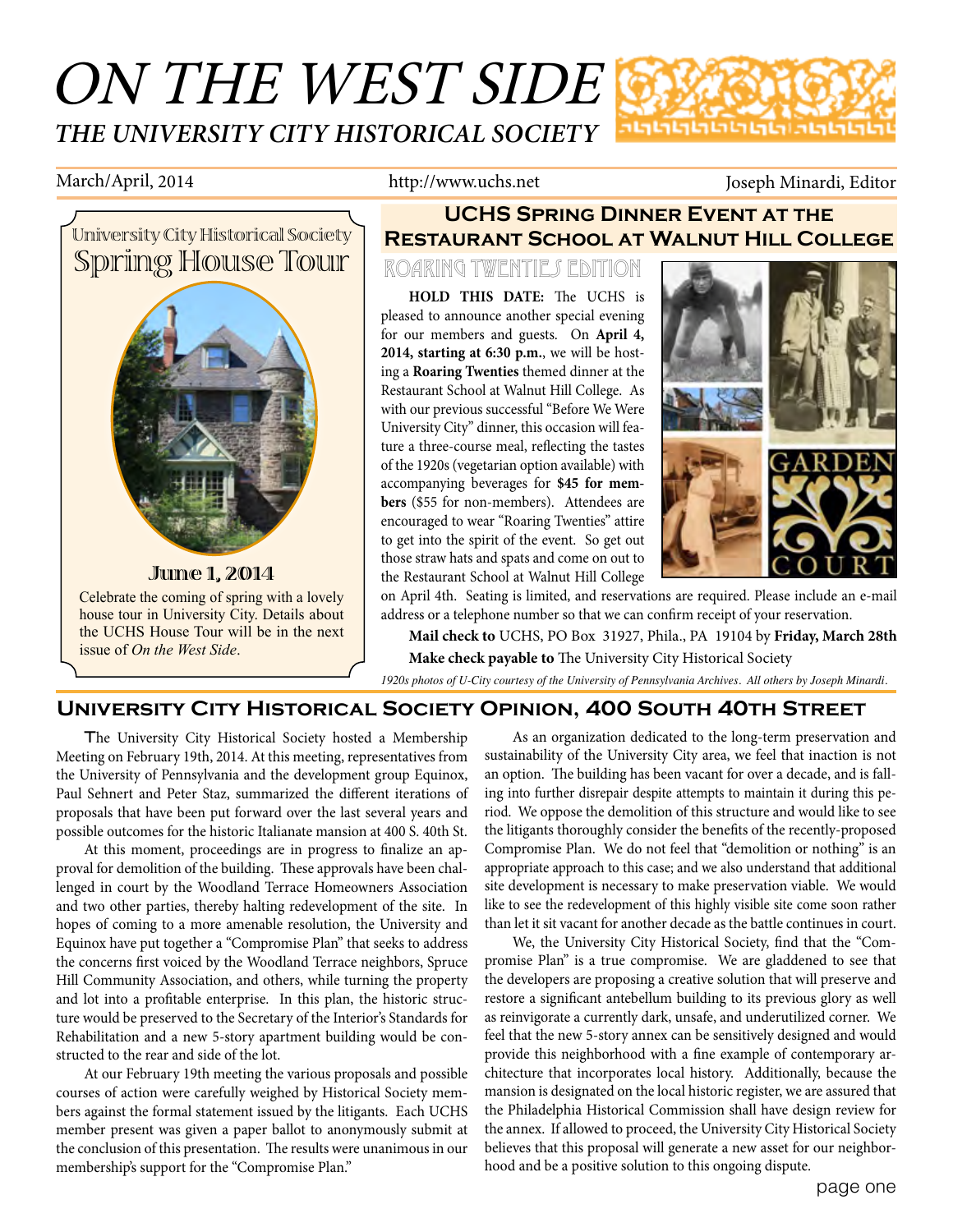page two page three

# Featured Historic House -4726 Springfield Avenue

What do you get with an 1892 Queen Anne Victorian twin and three years of toil, sweat, dust, money and frustration? Amaz ing results! "Most first-time buyers are considered crazy; we were outright delusional," exclaimed Rachel and Gregg Mohrmann, the present owners of 4726 Springfield Avenue, a large corner prop erty on the corner of 48th and Springfield Ave. "The first week we moved in, we gutted our kitchen, used a washtub as our sink, a microwave for all our cooking and slept on an air bed while our ing? Awesome enough to be featured on the DIY Network's *Good, Bet*  floors were finished."

The list of renovations, both interior and exterior, is staggering. On the outside the porch floor had to be redone, with exterior painting recently completed. The Mohrmanns have added an exterior entrance and steps to the basement, plus a number of landscaping and garden ing issues had to be addressed. The entire kitchen was rebuilt except for a built-in cabinet, but with a "horrid orange-red laminate top that we've removed and replaced with granite." Other parts of the house

that required extensive work were the breakfast room, powder room, hallways, reading room, bathroom, and bedroom suite.

4726 Springfield also belonged to former UCHS Board mem ber and local historian Joan Wells and her husband, who purchased the house circa 1970 and lived there for the next few decades, until her death. To this day some still think of it as Joan's house.

How awesome is the restoration of this proud Victorian dwell *ter...Best* program on March 14, 2012. The focus of the show was the attic renovations and whether a modern or traditional approach was the best choice. The Mohrmanns opted for a blend of both for the 1,000-square foot attic and is now a perfectly usable living space.

The UHCS would like to thank the Mohrmanns for taking part in the 2013 Renovations and Restorations Tour. They were also recipients of the 2013 Outstanding Preservation Award (see page 3). 4726 Spring field Avenue is also the subject of this issue's Then & Now section.

### University City**: Then & Now**



**RESERVING MARKET AVERTIES** 

# Italianate Architecture in University City -Part Two

One of the biggest proponents of the Italianate style in Philadelphia was architect Samuel Sloan (1815-1884). After a successful commission for railroad executive Andrew M. Eastwick's Norman style villa in 1850, Sloan became a rising star architect among Philadelphia's commercial and indus trial elite. Sloan kept busy with a number of residential commissions in West Philadelphia during the 1850s, designing suburban houses in a variety of



styles. For the 1861 commission of Woodland Terrace, Sloan chose the Italianate villa mode for this project. The houses in Woodland Terrace lacked campanile towers, but had other distinguishing characteristics such as wide eaves, verandas (porches), and belvedere observatories. These houses are actually twin homes, built in such a way that gives the appearance of one single large villa. In one of his pat tern books, Sloan echoed the sentiments of A.J. Downing regarding the Italianate style. "*Country residences in the Italian style are becoming more and more popular, both here and in the old world*." As for his belief in the Italianate mode as being a preferred architectural style for the new suburban class, Sloan did not mince words. "*Its elegant and picturesque appearance... speaks of [the homeowner] as a person of educated and refined tastes, who can appreciate the beautiful both in art and nature; who accustomed to all the ease and luxury of a city life, is now enjoying the more pure and elevating pleasures of the country*."

 The Italianate style lasted in America until the mid-1880s, replaced by the other revival styles of the late-Victorian era. The recommended painting scheme is a light grayish-green, with the doors, cornice, porch, and window mould ings painted a dark olive green. For blinds, moulding strip on cornice, door trim, etc. a reddish-brown is recommended.











*This handsome Italianate twin home is located at 401-403 North 33rd Street in Powelton Village, built circa 1865. Photo by Joseph Minardi.*

*UCHS Valentine Tea & Awards*  Wrap Up

The UCHS would like to thank all of the attendees of the Valentine Day Tea and Awards (February 26th) and for making it a rousing success. As usual, there was a wide assortment of delicious finger sandwiches, tasty pastries, and of course, a variety of tea to wash it all down with. The UCHS is indebted to the generous hospitality of our hosts, Ellie and Nick Cernansky and their beautifully historic "Castle" and to Doris Cochran-Fikes for her tireless prep work in making the sandwiches for the Tea. Also a great deal of gratitude goes to Board members Ellis Mumford-Russell and Mat Huffman for their work in the nominating process and preparing the certificates.

**The 2013 Gift to the Streets Award winners are: Denis and Doris Cochran-Fikes** - 802 S. 48th Street, **Patrick Walsh** - 804 S. 48th Street, **Robert Curley** - 819 S. 48th Street, **Richard Landis** - 821 S. 48th Street, **Lance Becker and Karin Rhodes** - 3504 Hamilton Street, **Bruce Benedon** - 3600 Hamil ton Street, **Philip and Deborah Zuchman** - 4724 Springfield Avenue, **Olen Ljachin and Vivian Hiona** - 3302 Baring Street, **Gerardo Razumney and Frances Berge** - 911 S. 48th Street, **Lawrence Copeland and Laurie Segal** - 1007 S. 47th Street, **Phil Senechal, DDPS LP** - 636 S. 48th Street, **Little Baby's Ice Cream** - 4903 Catherine Street, **Lee's Deli** - 4700 Baltimore Avenue, **Theresa Marsh** - 1125 S. 46th Street





### **The 2013 Preservation Initiative Award went to:**

 **Project Rehab, University City District,** and **Ryan Spak** for extensive efforts to rehabilitate distressed properties in University City.

### **The 2013 Outstanding Preservation Awards went to:**

 **Jessica Senker and Brian Donlan** for repair and restoration of historic windows and exterior painting - 4503 Spruce Street.

 **Kimberly I. Miller, AIA and Richard Olaya, AIA** for full exterior restoration including rebuilding of exterior walls, new slate roof, new cornice and new 2-over-2 windows for 3423-5 Race Street.

 **Gregg and Rachel Mohrmann** for full, historically-accurate restoration of the facade, including repair of windows, gutters, downspouts, and gates for 4726 Springfield Avenue.

### *Photos from the Valentine Tea;*

*Top left, Melani Lamond and Ryan Spak; middle left, Richard Olaya and Kimberly I. Miller; bottom left, pastry temptations; top right Brian Donlan, Melani Lamond, and Jessica Senker; bottom right, Rachel Mohrmann, Gregg Mohrmann, and Melani Lamond.*

*All photos by Joseph Minardi.*